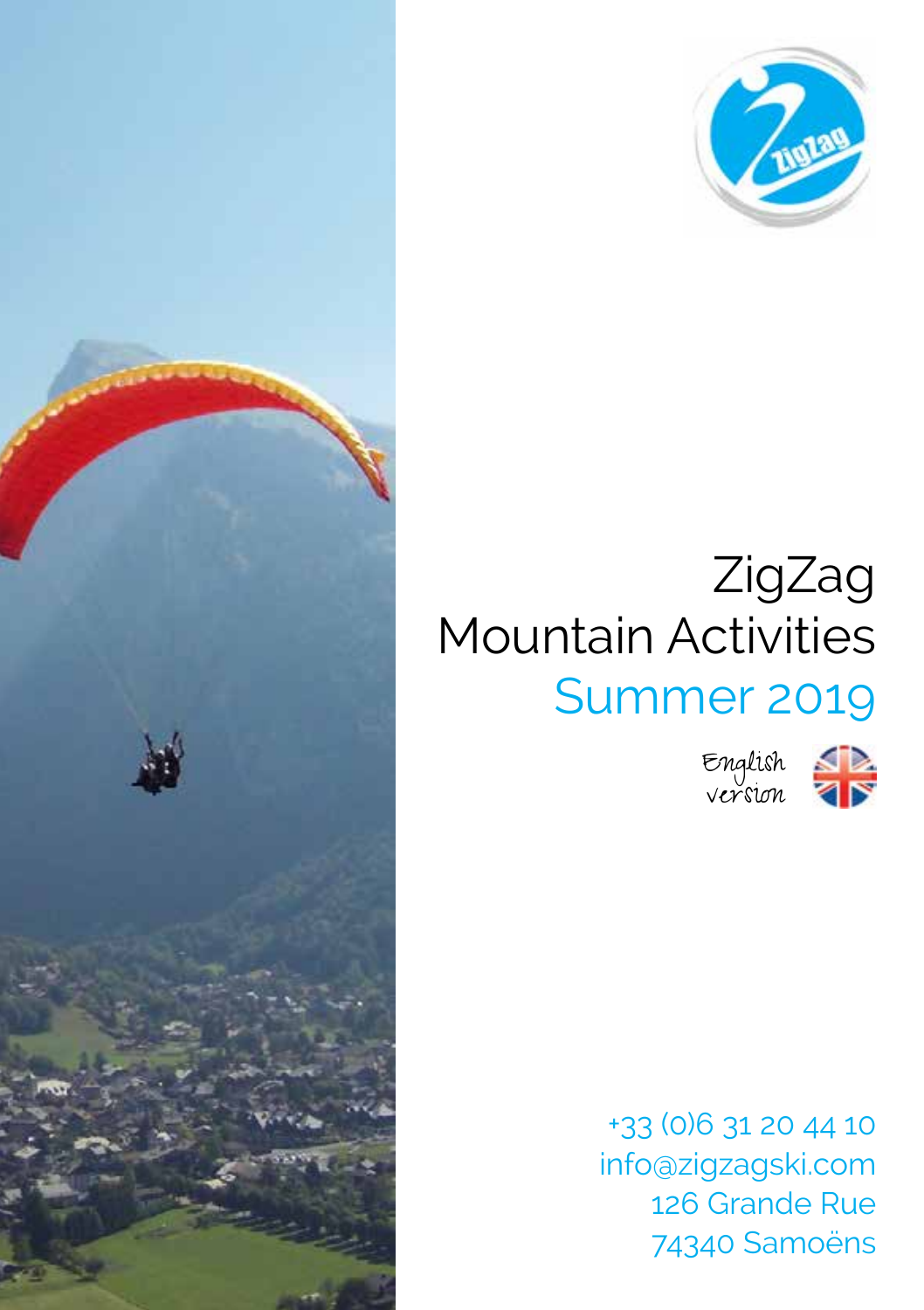# Paragliding



## **Experience Samoëns from the sky**

See Samoëns from an entirely new angle, secured safely in tandem with your own professional pilot - no experience necessary !

**Discovery Flight** (from 4yrs of age) flight time 10-25 mins according to conditions 85€ adult / 80€ child

> **Criou Summit Flight**  late afternoon, flight time 30-45 mins 130€ /pers

> > **Prestige Sunset Flight** early evening, flight time 60 mins 180€ /pers

HD video of your flight available - ask upon booking !

#### **What to know before you go**

- This activity requires fine weather
- ZigZag's pilots speak English
- Meeting point in front of the Banque Populaire, near the Hotel Les Glaciers in Samoëns
- Free shuttle bus transfers provided
- You need to bring sports shoes & a windstopper
- Your quide will provide wing, helmet, harness
- A high quality video of your flight is available, ask us for details

INFO@ZIGZAGSKI.COM +33 (0)6 31 20 44 10 WWW.ZIGZAGSKI.COM

ZigZag<br>Samoëns' outdooi adventure specialists

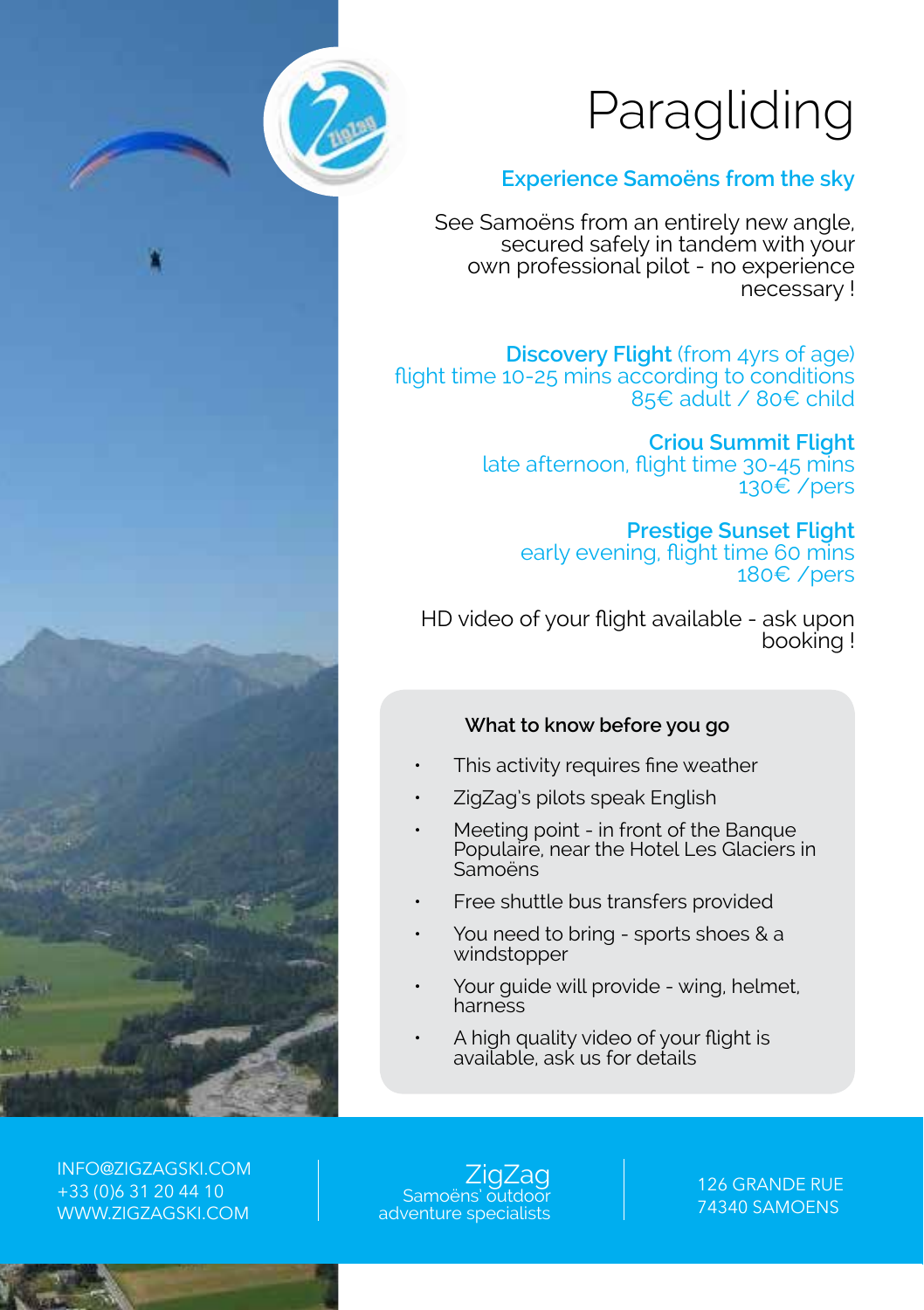## Canyoning

#### **An unmissable alpine adventure for the whole family - highly recommended !**

Slip on a wetsuit and get ready to jump, swim, slide and abseil your way down one of the region's most extraordinary natural canyons.

## **La Balme** (adults & children 12yrs+)

A hugely fun canyon ideal for adventurous novices, La Balme offers a great selection of waterfalls, natural waterslides and swimming holes. Easy and accessible, it offers a fabulous introduction to canyoning. Cost 60€pp, allow<sup>3</sup> hours total

## **Little La Balme** (adults & children 8yrs+)

A child-friendly version of the larger La Balme descent, skipping all the bits that involve ropes. A fun-filled descent especially conceived for kids, with lots of slipping, sliding and jumping in a fabulous natural playground ! Cost 45€pp, allow 2.5 hours total

## **What to know before you go**

- Canyoning is an ideal wet-weather activity
- All ZigZag guides speak English
- Participants must be able to swim
- Meeting point in the parking lot in front of the church at Arâches-La-Frasse (map provided)
- You need to bring swimwear, a towel and sports shoes suitable for walking in water<sup>'</sup>
- Your guide will provide a wetsuit, harness and helmet
- Advance booking strongly recommended



INFO@ZIGZAGSKI.COM +33 (0)6 31 20 44 10 WWW.ZIGZAGSKI.COM

ZigZag<br>Samoëns' outdoor adventure specialists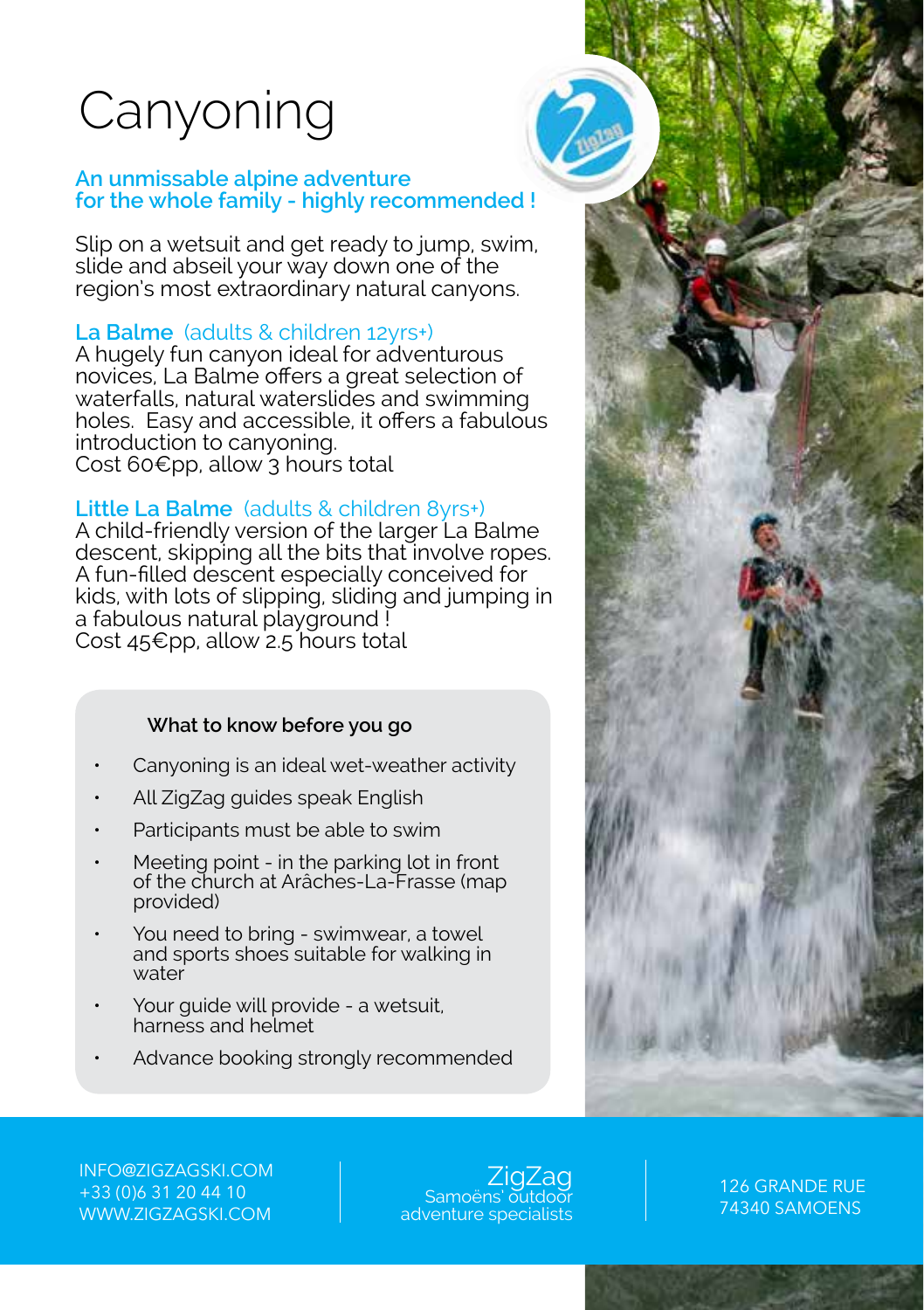

## Via Ferrata

#### **An exciting combination of hiking and rock climbing allowing you to explore exciting vertical faces**

Using fixed ladders, cables and rope bridges, you'll be guided up and along a set route by your guide, who'll help manage your fears and build confidence along the way.

The Via Ferrata in Sixt is family-friendly and accessible for adults and children.

No experience is necessary, but participants must be at least 10 years of age and 140cm tall in order to be able to reach certain elements and complete the itinerary safely.

Cost 55€ /pers

## **What to know before you go**

- Dry conditions are required
- ZigZag guides speak English
- Participants must be at least 140cm tall
- Meeting point in the parking lot at the Gorge de Tines between Samoëns and Sixt (map provided)
- Cost 55€/adult, 50€/child <12 years
- You need to bring stretchy sportswear and sports shoes
- Your guide will provide harness and helmet
- Advance booking recommended

INFO@ZIGZAGSKI.COM +33 (0)6 31 20 44 10 WWW.ZIGZAGSKI.COM

ZigZag<br>Samoëns' outdoor adventure specialists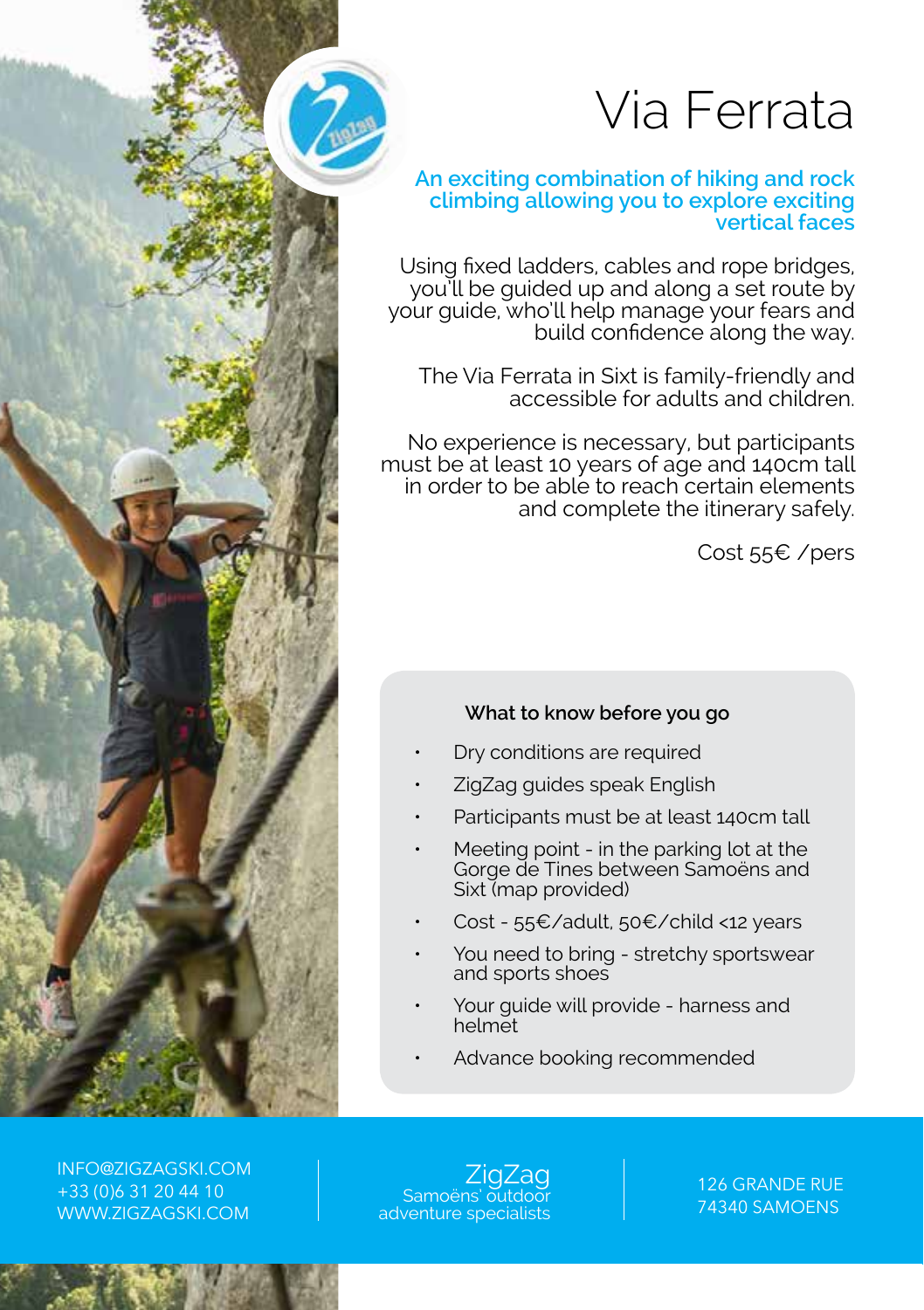# Rock Climbing



#### **Top quality English speaking rock climbing lessons for children and adults of all abilities**

Our focus is on safety, mental strength and independence. Your climbing instructor will teach you about climbing techniques, etiquette and safety in a fun and friendly environment.

#### **Join a Group Lesson**

Participating in a group climbing lesson alongside others at your level of ability is a fun and social way to improve your skills. 55€/adult, 45€/child (6-12yrs)

#### **Private Lesson**

Reserve your own instructor to guarantee a maximum of climbing time and personalised coaching; ideal for experienced climbers or families with children of different ages who'd like to climb together.

225€/half day (for 1-4pers, +25€ per additional pers)

## **What to know before you go**

- Rock climbing requires dry conditions
- All ZigZag guides speak English
- Meeting point in the parking lot at the Gorge de Tines, or at the climbing wall in La Frasse (map provided)
- Cost see above
- You need to bring stretchy sportswear, sports shoes, water, energy snacks
- Your guide will provide harness, helmet, ropes
- Advance booking recommended



INFO@ZIGZAGSKI.COM +33 (0)6 31 20 44 10 WWW.ZIGZAGSKI.COM

ZigZag<br>Samo<u>ëns' outd</u>oor adventure specialists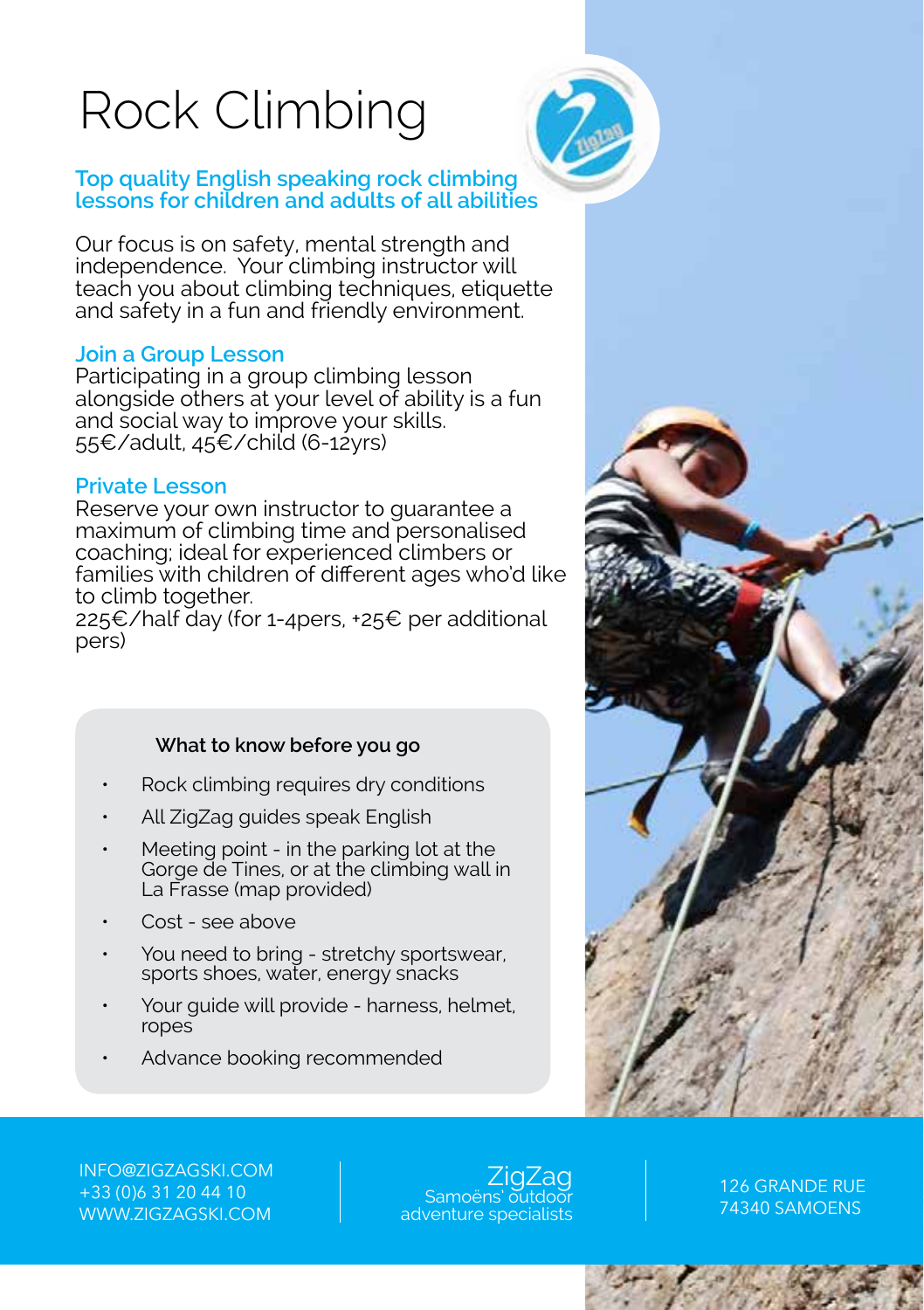## Caving

## **Explore a fascinating underground world of subterranean caves and tunnels**

A guided tour through an underground labyrinth will open your eyes to a whole new world hidden right under your feet.

With all equipment provided, your expert guide will show you safely through a maze of natural tunnels and vast open chambers, mixing in a bit of gentle climbing with some fun abseils and toboggans.

No experience is necessary and its a fantastically unusual activity to try on a rainy day. All you need to bring is an adventurous frame of mind and a pair of sports shoes that will get a bit wet and muddy !

#### **What to know before you go**

- Caving is a fantastic wet-weather activity. rest assured the caves we use are dry and unaffected by rainfall
- Children accepted from 8 years of age if accompanied by an adult
- Meeting point Megevette or La Balme. both 20 minutes from Samoëns (map provided)
- You need to bring warm sports wear, sports shoes suitable for walking in muddy water
- Your guide will provide overalls to protect your clothes, harness, helmet, head torch
- Advance booking essential

INFO@ZIGZAGSKI.COM +33 (0)6 31 20 44 10 WWW.ZIGZAGSKI.COM

ZigZag<br>Samoëns' outdoor adventure specialists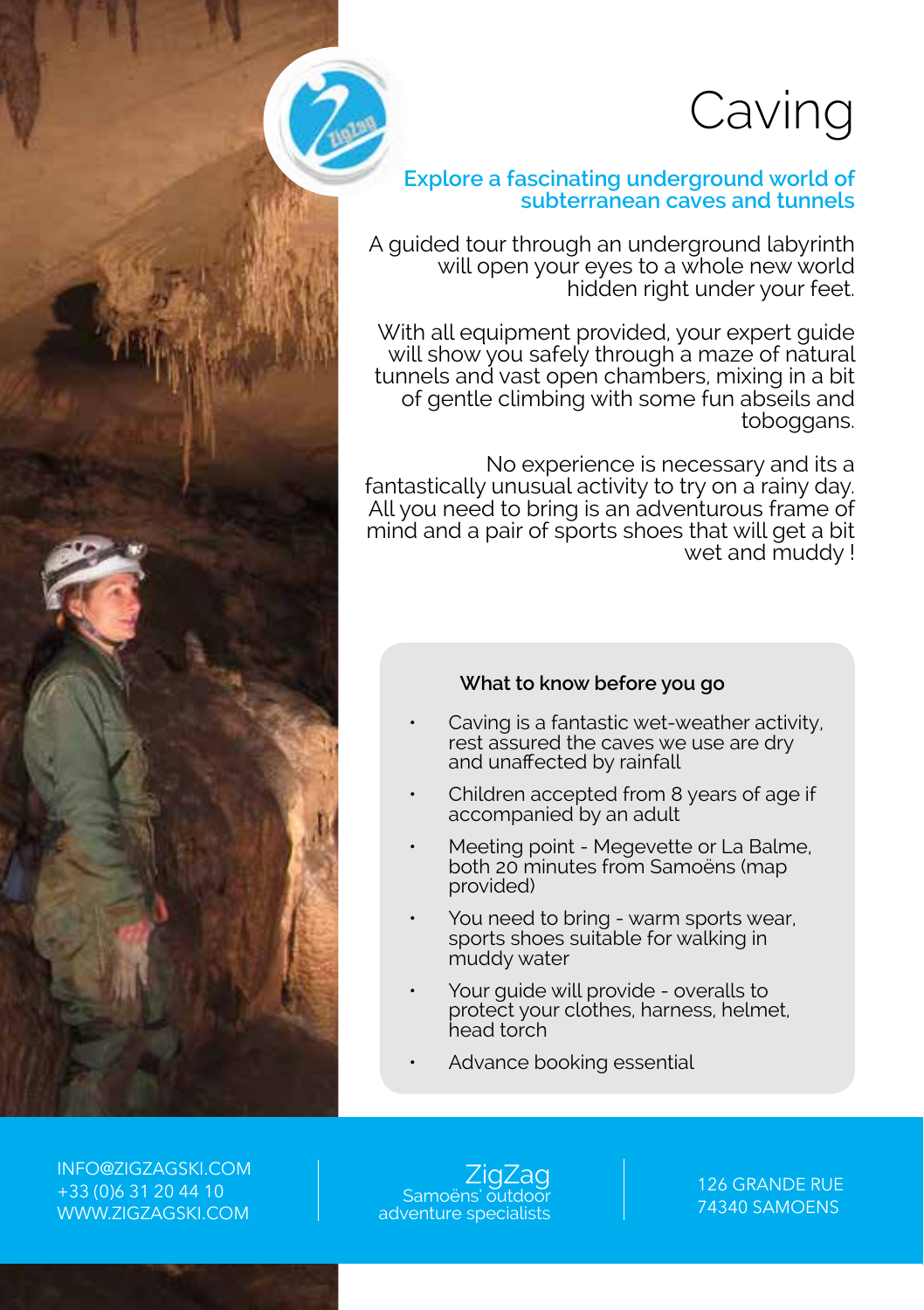# Mountaineering



**Whether you're a novice or experienced alpinist, our High Mountain Guides will take you onto stunning new terrain adapted to your ability** 

Develop fundamental or advanced alpinism techniques under the guidance of an English speaking High Mountain Guide.

Your guide will take you into the Mont Blanc massif to learn about using crampons, ropes and ice picks in a stunning high mountain environment.

The ideal way to train for a summit and the ideal time to discuss your mountaineering goals with an alpine expert, on the terrain.

Just an hour from Samoëns, the Mont Blanc massif offers an incredible range of mountaineering opportunities adapated to all levels of ability and fitness.

Cost 350€ /day (1-2pers per Guide)

## **What to know before you go**

- Stable weather conditions are required
- ZigZag guides speak English
- Meeting point to be arranged with your guide
- You need to bring windstopper, warm sportswear layers, water, lunch & energy snacks, mountaineering boots (available to rent from Twinner Pellissier Samoëns)
- Your guide will provide technical equipment
- Advance booking essential



INFO@ZIGZAGSKI.COM +33 (0)6 31 20 44 10 WWW.ZIGZAGSKI.COM

ZigZag<br><u>Samoëns' outd</u>oor adventure specialists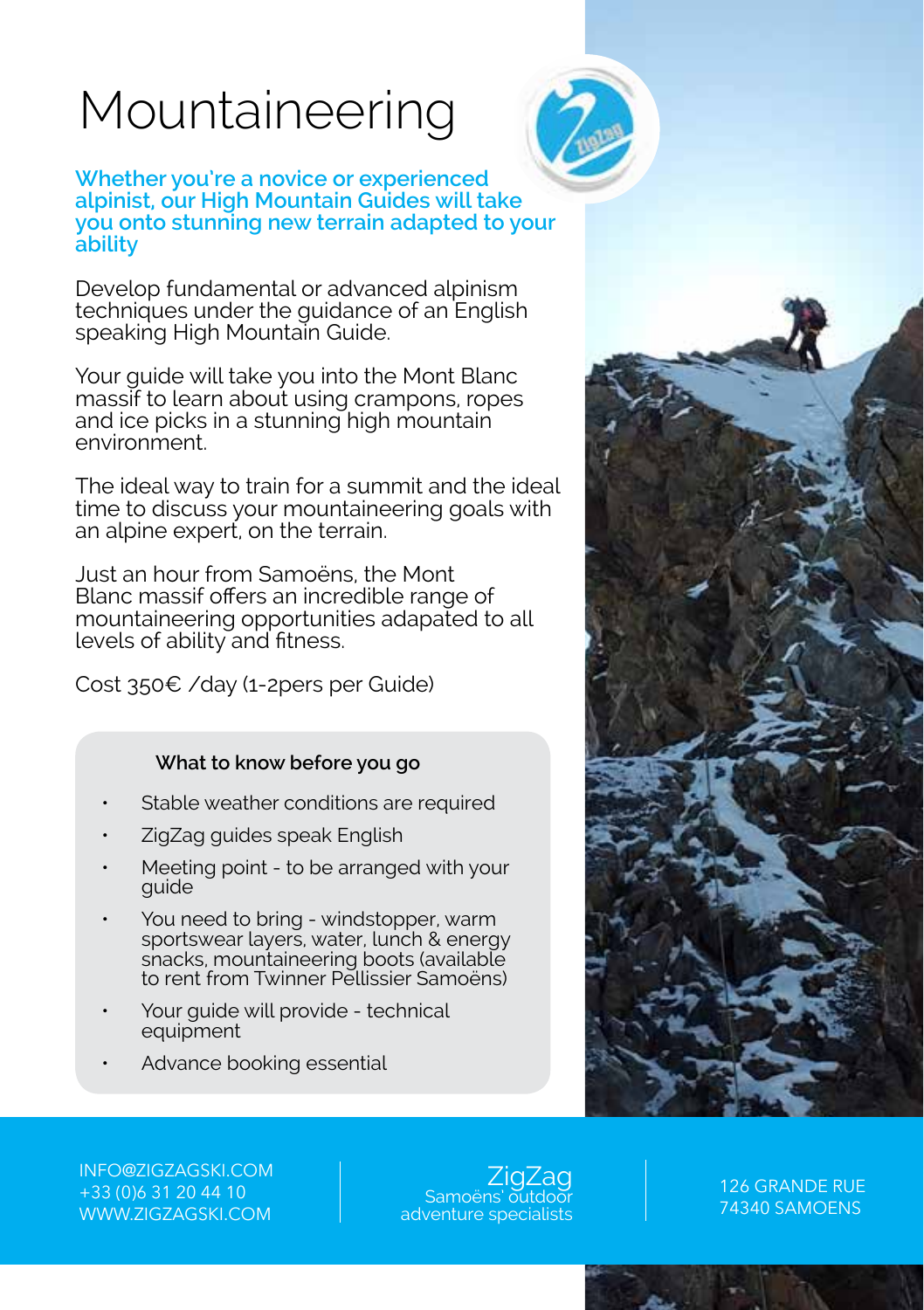

# White Water Rafting

## **A must-do summer sport for the whole family**

Our boats are never overloaded, so you're sure to enjoy quality white water sensations. With just 4-8pers per boat, you'll feel the difference and get more bang for your buck !

## **Giffre Classic - 7km**

Suitable for adults & children from 7yrs Adult 39€ / child 34€ Allow 2.5hrs total

## **Giffre Integral - 11km**

(Available when water levels are high) Suitable for adults & children from 7yrs Adult 47€ / child 40€ Allow 3hrs total

## **What to know before you go**

- Rafting is an ideal wet-weather activity
- All ZigZag guides speak English
- Let your quide know if you're a weak swimmer, afraid of water, have a medical condition, are anxious, etc, so they can take extra care of you
- Meeting point at the rafting base on the river near Lac Bleu in Morillon (map provided)
- You need to bring swimwear, a towel
- Your quide will provide wetsuit, buoyancy vest, helmet

INFO@ZIGZAGSKI.COM +33 (0)6 31 20 44 10 WWW.ZIGZAGSKI.COM

ZigZag<br>Samoëns' outdoor adventure specialists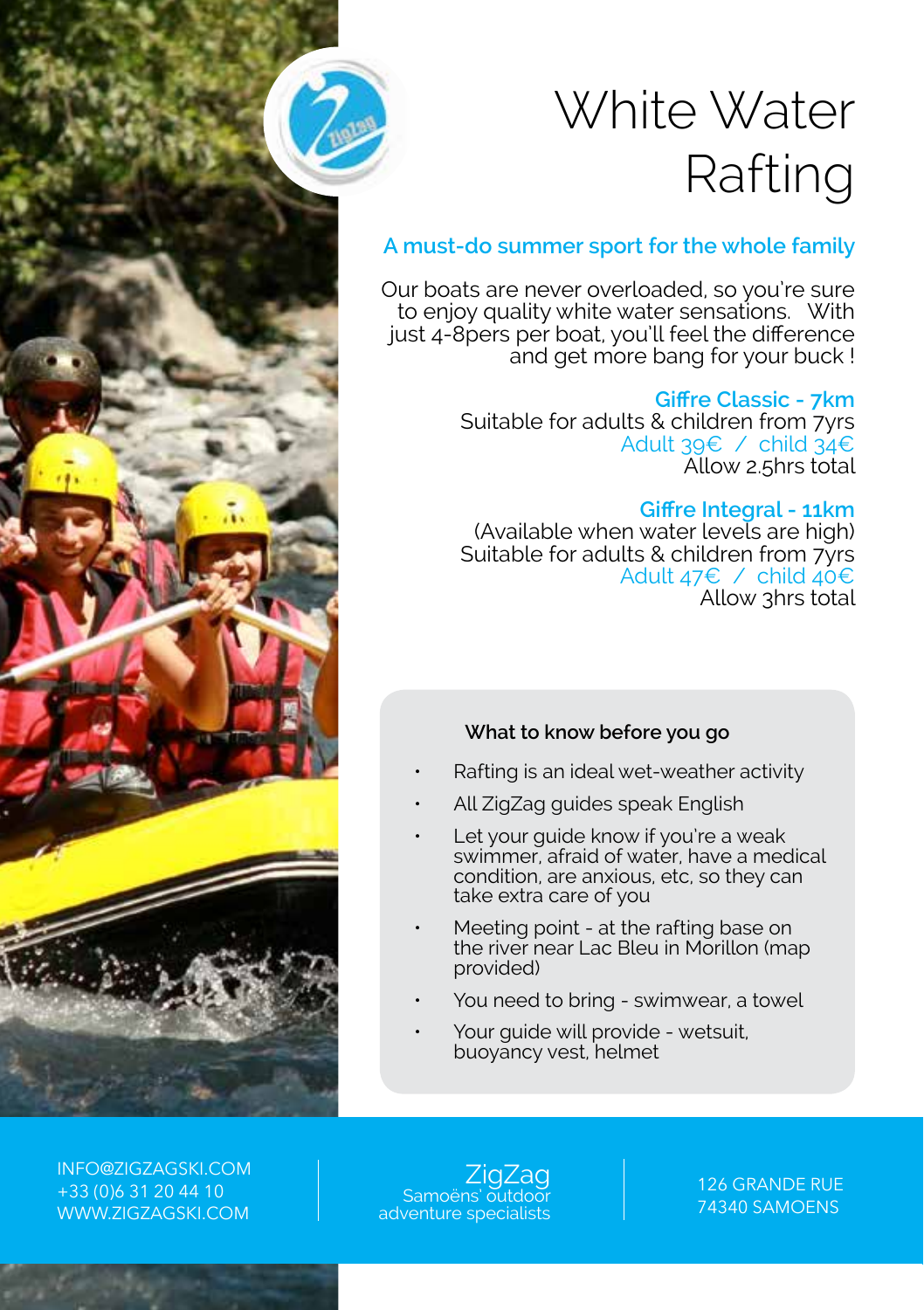# Canoraft & Kayak



## **Paddle your own river adventure**

For those seeking a bit more independence, canorafting and kayaking offer you the chance to tackle a river in your own boat, as a group accompanied by a qualified guide.

Canorafting and kayaking requires a moderate level of fitness and are suitable for adults and teens over 12 years of age.

#### **Canoraft / Airboat**

(2 pers per boat) In an inflatable bi-place boat, canorafting is ideal for sporty teens and adults. Discovery tour (5km, 2.5hrs) 40€pp Dynamic tour (7km, 3hrs) 47€pp

#### **Kayak**

(1 pers per boat) A kayak is a rigid single-place boat that requires a good level of physical strength and allows each participant total independence. Dynamic tour (7km, 3hrs) 47€pp

#### **What to know before you go**

- Canoraft & kayaking are ideal wetweather activities
- All ZigZag guides speak English
- Participants must be physically fit & able to swim
- Meeting point at the rafting base near Lac Bleu in Morillon (map provided)
- You need to bring swimwear, a towel
- Your quide will provide wetsuit, buoyancy vest, helmet

126 GRANDE RUE 74340 SAMOENS

INFO@ZIGZAGSKI.COM +33 (0)6 31 20 44 10 WWW.ZIGZAGSKI.COM

ZigZag<br><u>Samoëns' outd</u>oor adventure specialists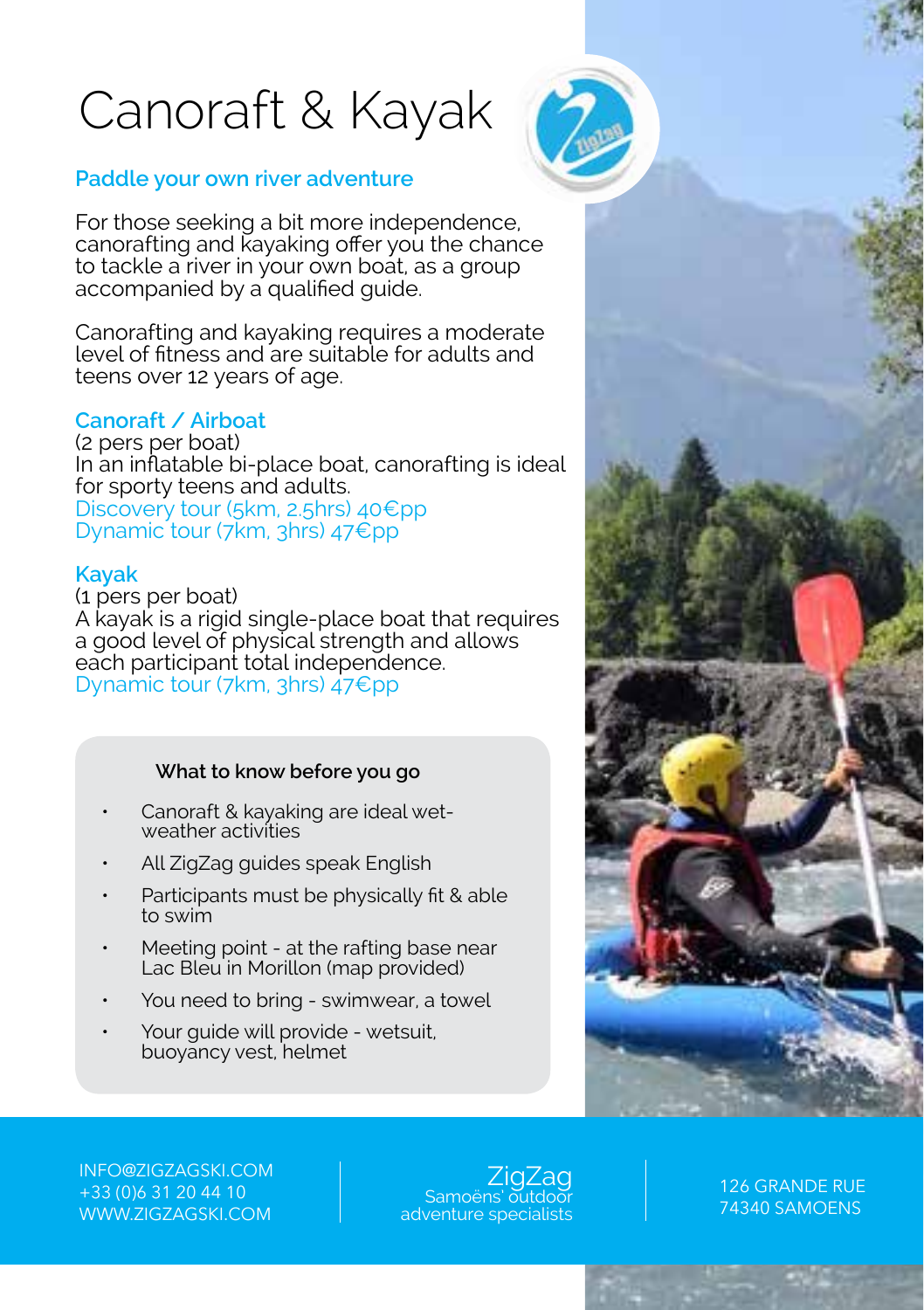

# Horse & Pony Riding

## **Saddle up for an equestrian adventure**

Horse riding is a fantastic way to experience the mountain environment from a new perspective.

## **Horse / Pony Trek**

Adults & teens will adore exploring forests & mountain trails on a horse or pony in a fun group led by an experienced riding instructor. Children under 13yrs should have some basic riding experience. No experience is necessary for teens 13yrs+ and adults. 35€/1.5hrs

## **Baby Pony Rides**

( 3yrs+, 40kg weight limit ) A fun initiation session for little beginners. Parents can rent a pony to lead little ones on their first horseback adventure. 6€/20mins, 10€/30mins

## **What to know before you go**

- Riding is not weather dependent
- English speaking instructors guaranteed
- Meeting point in Les Carroz (map provided)
- You need to wear long trousers or leggings, smooth-soled sports shoes or boots
- Your guide will provide horse, saddle, helmet
- Advance booking recommended

INFO@ZIGZAGSKI.COM +33 (0)6 31 20 44 10 WWW.ZIGZAGSKI.COM

ZigZag<br>Samoëns' outdooi adventure specialists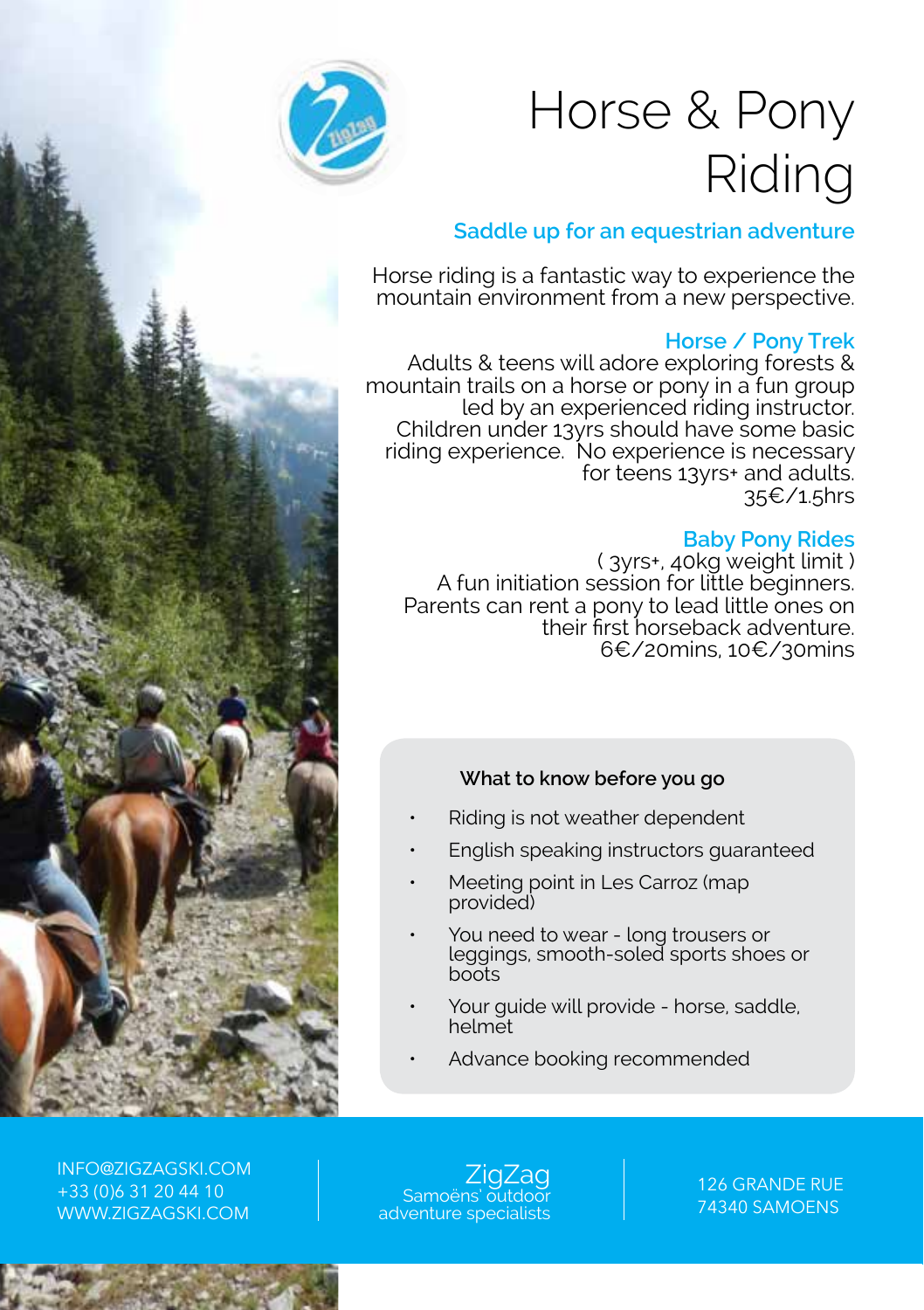## Early Booking **Discounts**



## **Book ahead for winter 2019/20 and SAVE**

These great discounts apply for bookings confirmed before 31/10/19 - just quote code the discount code when booking !

## **-15% off Group Lessons**

Quote discount code **ZZGRP15** and confirm your booking before 31/10/19 for 15% off adult and children's group lessons over the following dates 22/12/19-27/12/19

06/01/20-08/02/20 03/03/20-28/03/20

## **-15% off Powder Ski Camps**

Quote discount code **ZZPOW15** and confirm your booking before 31/10/19 for 15% off enrolment into our January Off Piste Ski Camps !

Week 1 : 13-17/01/20 Week 2 : 20-24/01/20



INFO@ZIGZAGSKI.COM +33 (0)6 31 20 44 10 WWW.ZIGZAGSKI.COM

ZigZag<br>Samoëns' outdoor adventure specialists